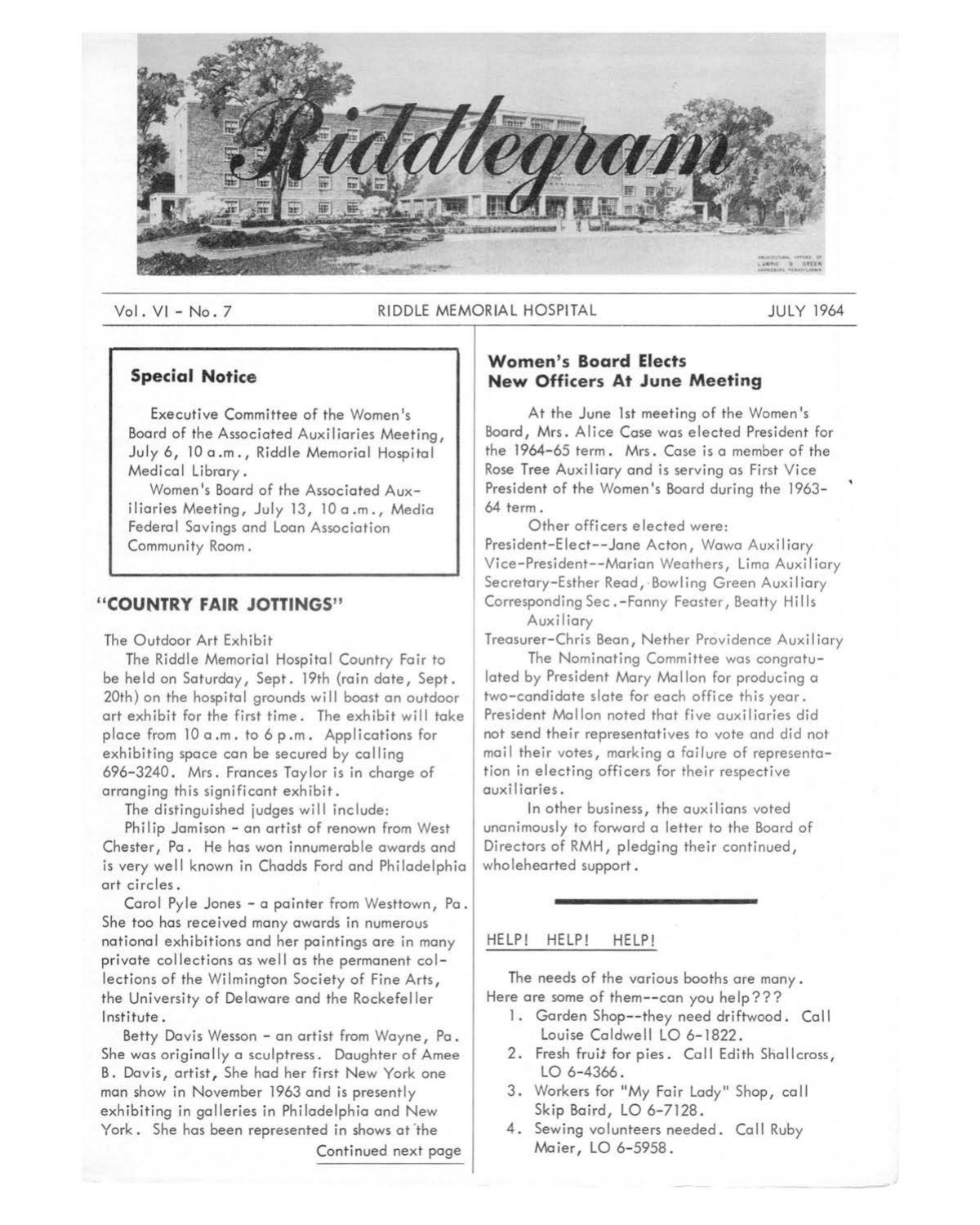# **IN MEMORIAM**

On May 31st, Mr. Herbert S. Loveman, 8 l, one of the directors of the Riddle Memorial Hospital died in the hospital he had loved and served so devotedly.

Mr. Loveman was beloved by all who were privileged to know him. His gentle ways and his guiding hand were his trademarks. He will be missed by fellow directors, the hospital administrative staff, women auxilians, nurses--all of us.

To his wife, Jane Loveman, president of the Bowling Green Auxiliary and to his daughter, Mrs. Arthur A. (Ann) Zimmerman, chairmanof the Planning Committee for the New Horse Show Grounds of RMH, *we*  extend profound sympathy in their irreparable loss.

## **Memo From The Volunteer Office**

Summer replacements are needed for the Receptionist Desk, particularly weekends.

The Merry Token can use volunteers for the hours of 11 a.m. to 4 a.m. daily..and weekends.

The hospital pharmacy needs women for Saturday and Sunday work.

The Emergency Dept. can use a volunteer for Saturday and Sunday to help with records and supplies.

"We're delighted to have picked up about 25 or 30 candystripers who are a big help. But once they go back to school in September they must be replaced by adult help", said Dot Heyburn of the Volunteer Office.

### **Country Fair Jottings ...** from first page

Art Alliance, Woodmere Art Gallery and has had many shows in the Philadelphia and surrounding areas.

#### Country Fair Coupons

Debbie Wick, Treasurer, has reported that she has banked \$979 .00 in coupon money thus far. Co-Chairmen Donnie Watson and Mary Shryock had just one important bit of advice:

# SELL NOW!!!!

Turn in your money as soon as sales are made so *we*  can know how much is being sold.

Debbie Wick reported that only seven auxiliaries\ had reported any sales to her. That means there are 10 auxiliaries unheard from!

The new winners who are entitled to free books of coupons since our last report are: Annabel le Adams (Middletown) Esther Caudill (Wawa), and Tess Stambaugh (Gradyville).

## **Lines To The ladies**

Fanny Feaster honored by Strawbridge & Clothier (Springfield store) by being asked to serve on an advisory board of 10 Delco women to help the store better serve the community ... Congratulations, Fanny!!!... Nurse Barbara Burney reported that the second Nurses Bake Sale on May 29th netted \$168.40..."we were all sold out by 12:30" ... The Habbersett Gift Meat Package was won by Mrs. Louise Dudley, a part-time R.N.... Lima Aux. enjoying "Christmas in July" with their every-other-Monday workshops already humming for their Christmas Bazaar ... their Talmadge Tour to the N. Y. World's Fair a success ... *"we* got to *see* much without much waiting" ... Gradyville netted approximately \$300 from their cocktailbuffet party at the home of Mr. and Mrs. E. W. Ewing on June 14th ... our hearts go out in sympathy to Mr. and Mrs. Ewing on the tragic loss of their son, 24-year-old Richard, who died in an auto accident in late June ... Carol Wright, Gradyville prexy, visited a friend in N.Y. and "did the Fair" ... also World's Fair tourists *were* Betty Kennedy(Gradyville) and daughter, Patty, who went with the Sun Oil group..they loved the GE exhibit ... Patty Kennedy joined the candystripers and loves the hospital work so much she spends 5 out of 7 days there!!!... Annabelle Adams, Middletown president, suffered a "freak" accident at Walbers-on-the-Delaware .. a man stepped on her foot and tore two ligaments in her ankle ... a speedy recovery, AA!!! Miriam McCafferty says that we are now 52 ads ahead of our former Fair Program..deadline for checks and ads July 1st... Riddlewood auxilians had a lovely outdoor picnic at the home of genial Mr. and Mrs. James H. Robison..dancing at Millie Murphy's lasted until the wee hours ... Betty Louderback rep laces Jean Wright as Refreshment Co-Chairman for our Country Fair .. she will work with Pat Graef. .. we are sorry that Jean Wright's family is moving from Riddlewood to northern New Jersey ... Dr. and Mrs. Clarence (Barbara) Gilbert have moved to Winter Park, Fla. from their Riddlewood home ... Barbara was a Lima member ... Judy Heyburn, daughter of Dot Heyburn (Volunteer Office) and a nurse at Riddle (2 East) got a beautiful engagement ring and wi 11 be married in October...Iris McClain vacationed at Townsend's Inlet, N.J....Mrs. Ina Tomlin of Lansdowne works as a receptionist at the RMH desk twice a week and has done this duty since the hospital opened ... orchids to this faithful lady ... The Welcome Mat is out for Mrs. Gretchen Evans, another faithfuland reliable rectiptionist, who had undergone surgery and is reporting back to duty ... her many friends missed her ... Attending the Association of Hospital Auxiliaries Workshops at Penn State on June 23, 24, 25 were Rosemary McClatchy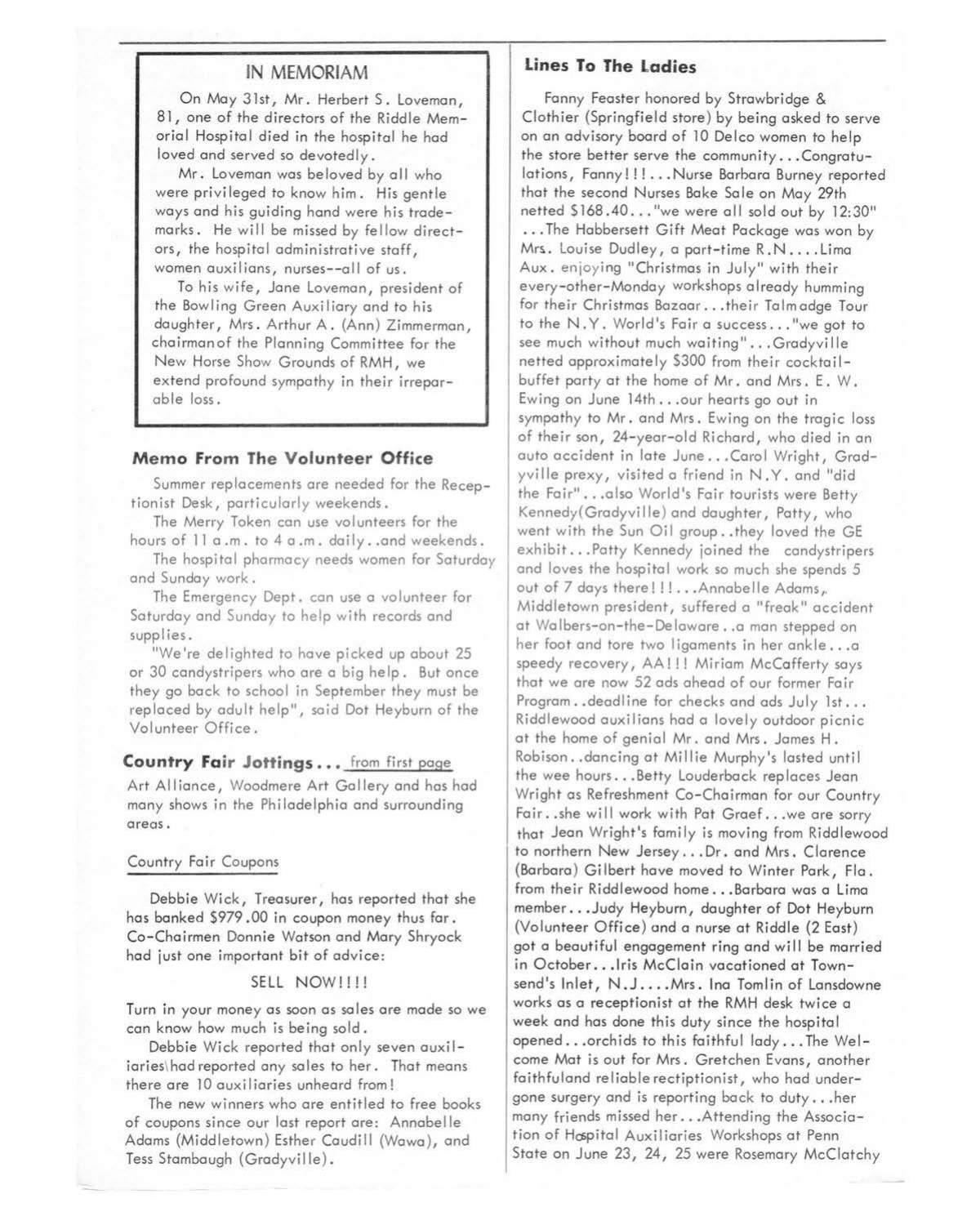Chris Bean, Erma Scholten, and Despino Mistovich (who represented the volunteers) ... She's a new "pink lady" and her smile is sure to cheer the patients .. she is Mrs. Dorothy Lontz, who works at the Media Provident Trodesmens Bank but is now at the Limo branch ... Congratulations to Mr. and Mrs. Edward Worden (Judy of the Media Aux.) on the recent birth of their baby daughter... Allen Putt soys that pointing of booths will not toke place on Wednesdays as previously scheduled but a "Crash program of pointing" will toke place two weeks before the Fair in Sept. when the booths are all set up...so we'll be reminding you to volunteer to make like Picasso with point in buckets! Mr. Ken Pusey, husband of Emma, Recording Sec'y for Media Aux .. is wished a speedy recovery by all of his many friends .. Ken was a patient in Riddle ... Selma Rende (Media Aux) will teach in Wallingford Schools come Sept...she will chairman the luncheon at our Fair ... An out-of-this-world inlaid, mahogany cord table made and donated by Mr. Fred C. Griscom of Media will be won by some lucky person at the Country Fair ...

The Atlantic City Convention was a great success say the gals who attended and they had such fun!!! The Beatty Hills group enjoyed a swim-cocktailbuffet at Jean and Bob Twombly's. They hod real fun, lush food and netted a tidy \$100... Did you know you can rent a dandy coffee urn for only \$2.00 --makes the best coffee--up to 84 cups.. just call Miriam McCofferty, Kl 3-2481 .. Wowa Aux. has cool, wintry thoughts for your summer: Christmas cards are here!!! Order now, address at your leisure!!! For these and more than 100 items of stationery and iron-on tape, call Norah Dahlen (Mrs. Boyne), GL 9-3117.. for decor or favors (yes!), Wawa is selling sparkling butterflies, 25¢, coll Jane Acton, (Mrs. Elton P.), GL *9=3793.* As of deadline time, 50 tickets were sold for Wowo's evening at "Moy Fair Lady" at Valley Forge Music Theatre on July 10th ... Springfield held a meeting of new officers at newly elected President Mildred Mullen's home to make plans for next year's work and play ... Watch for more news regarding Concord Aux's big fall project! This is going to be a family variety show on Oct. 10th at 7 p.m. Loads of fun and activities for the entire family!!!!! "Beb" Thompson was guest speaker at Concord's June meeting ... Mrs. Sue Smith of Brinton Lake Colony is in the Delaware Hospital Wilmington, Del... get well soon, Sue!!!... Rose Tree's "FABULOUS" party on June 20th was just that--from all reports...it netted the aux. approximately \$1100...Swarthmore contingent was excused from Women's Board meeting ... they turned out en mosse to welcome LBJ at the college ... Lois Rowe reported that 240 volunteers gave 2619 hours of work in May .. At the Thrift Shop, 74 women gave

763 1/2 hours in May ... At the Middletown Free Library Reading Hours (July and August-10:15 to 11:00A.M. every Wednesday), your children will find Joyce Laughlin, Bev McKendrick and yours truly spinning the fairy toles ... Joyce will be there every Wed. during July and Aug ... ouxilions bring your children, soys Eleonor Mead who is in charge Checks accepted by Marian Weathers, Treasurer, at June Women's Boord Meeting; From-Jone Warwick, \$1,219.75--Chority Ball surplus; From-Ruth Graham--\$], 000--Merry Token Shop surplus; From-Swarthmore Aux .--\$1, 000; From-Riddlewooo Aux .--\$900 ... Moylan-Rose Volley mode over S100 at their "Day at the Races" on June 4th.. Concord netted S70 from their Moy 11th Bridge Porty ... Please Note: We would like to publish the complete list of officers elected by each auxiliary in June. Presidents--please bring your list of officers to the July 13th meeting so that we may publish this list in the August issue of the RGram... It was suggested that the Charity Ball be represented by a committee of about five appointed, interested persons at our last meeting. inasmuch as there was not much interest among the 17 Charity Ball Committee members .. Please write us your opinion; Mary Mallon is interested in your reactions ... Mrs. Mallon would like also to have all the results of the voting on the two new by-lows sent in or called in to her as soon as possible ... she said she"wos sure both new by-lows would be approved" (judging from present returns) but would "like to make it legal" ... Donald Loughlin, who gave the audience such a boost in morale during our June meeting received a vote of confidence himself from his dedicated flock .. Do try to keep cool .. see you in print next month. ADH

# **Celebrity Auction Continues To Receive Gifts**

Rolph Bunche-on autographed booklet of the U .N. Yogi Berra-picture

David Brinkley-autographed script from Tel Star telecast

Omar Bradley-autographed book "A Soldier's Story" Mork Clark-autographed insignia of the 5th Army Bob Considine-autographed book "Horse Racing" Jose Ferrar-monogramed linen handkerchief and autograph

Billy Graham-autographed book "Peace with God" J. Edgar Hoover-autographed book let on F.B.I. Bob Hope-key ring with caricature of B.H. Lady Bird Johnson-steel engraving of White House Hugh Scott-U. S. Senate ash troy

Gov. & Mrs. Scranton-troy with seal of Penna. and signature

- -